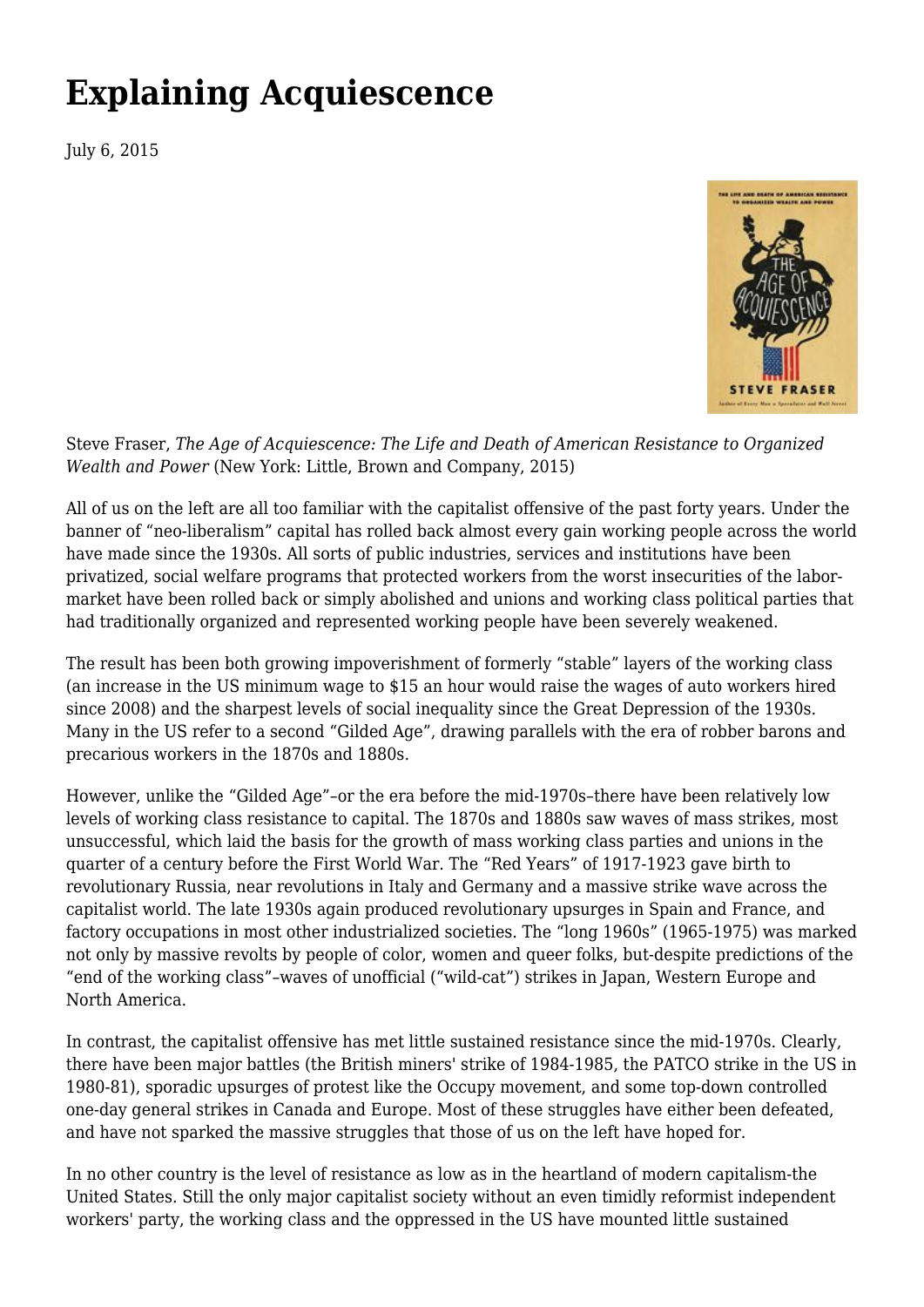opposition to the deterioration of their social and economic position.

## **Resistance and Acquiescence**

Steve Fraser, a noted labor historian, attempts to unravel why there has been so little popular resistance to the new "Gilded Age" in the US in his new book The Age of Acquiescence. The great strength of the book is its detailed accounts of levels of both working class resistance and acquiescence to an aggressive capitalist class before and after the 1930s and 1940s.

Fraser's reconstruction of the myriad forms of opposition in the period before the 1930s is a welcome alternative to the all too common notion that the US working class lacked a tradition of class warfare. Fraser detail waves of strikes, often involving pitched battles with the force of state and private repression and the seizure of workplaces, and pro-working class resistance among farmers and people of color.

Even more importantly, he documents how anti-capitalist politics were the "common sense" of a significant minority of working people from the 1870s through the 1930s. From the Knights of Labor to the Wobblies, Socialists and Communists before the Second World War, Fraser demonstrates that "class war" and the vision of a democratic and collectivist order beyond capitalism were part and parcel of the politics of a minority of workers in the US.

The contrast with the post-World War II period-and especially the neo-liberal era since the 1980s-is marked and painful. For Fraser, the decline of radicalism and militancy began during the 1940s, as the new industrial union became increasingly embedded in the institution of US capitalist democracy. While he rejects any attempt to attribute the de-radicalization of the labor movement simply to the machinations of the labor officialdom, Fraser believes that working people traded any alternative to capitalism for "full citizenship" in the US polity and society.

Not only did this effectively "tame" labor as a potential challenger to capital, but it set limits on the potential radicalism of the movements of people of color, women and LGBT folks in the 1960s and 1970s. In contemporary America, large segments of working people embrace "fables" that undermine resistance: capitalists as rebels, stock ownership democratizing the economy, and contract work as liberation.

## **Rooting Working Class Radicalism in Non-Capitalist Relations**

While Fraser's depiction of the rise and fall of popular opposition to capitalism in the US is quite compelling, his explanation of the historic shift leaves much to be desired. Buried in the mass of detailed description is the claim that anti-capitalist radicalism in the US-and by extension other capitalist societies-is rooted in the collective experience and memory of non-capitalist social relations.

The experience of artisanal and rural household production, where producers organized their own and their families' labor independently of capital allowed workers in the nineteenth and early twentieth century to easily imagine a world beyond capitalism. This radical vision, combined with the experience of the successful struggle against slavery, fueled their belief that "another world" was not only imaginable, but possible.

As capitalism established itself through the destruction of independent production-the process of primitive accumulation-the ability of working people to envision a different world declined, leaving them open to integration into capitalism through the promise of citizenship and increased consumption.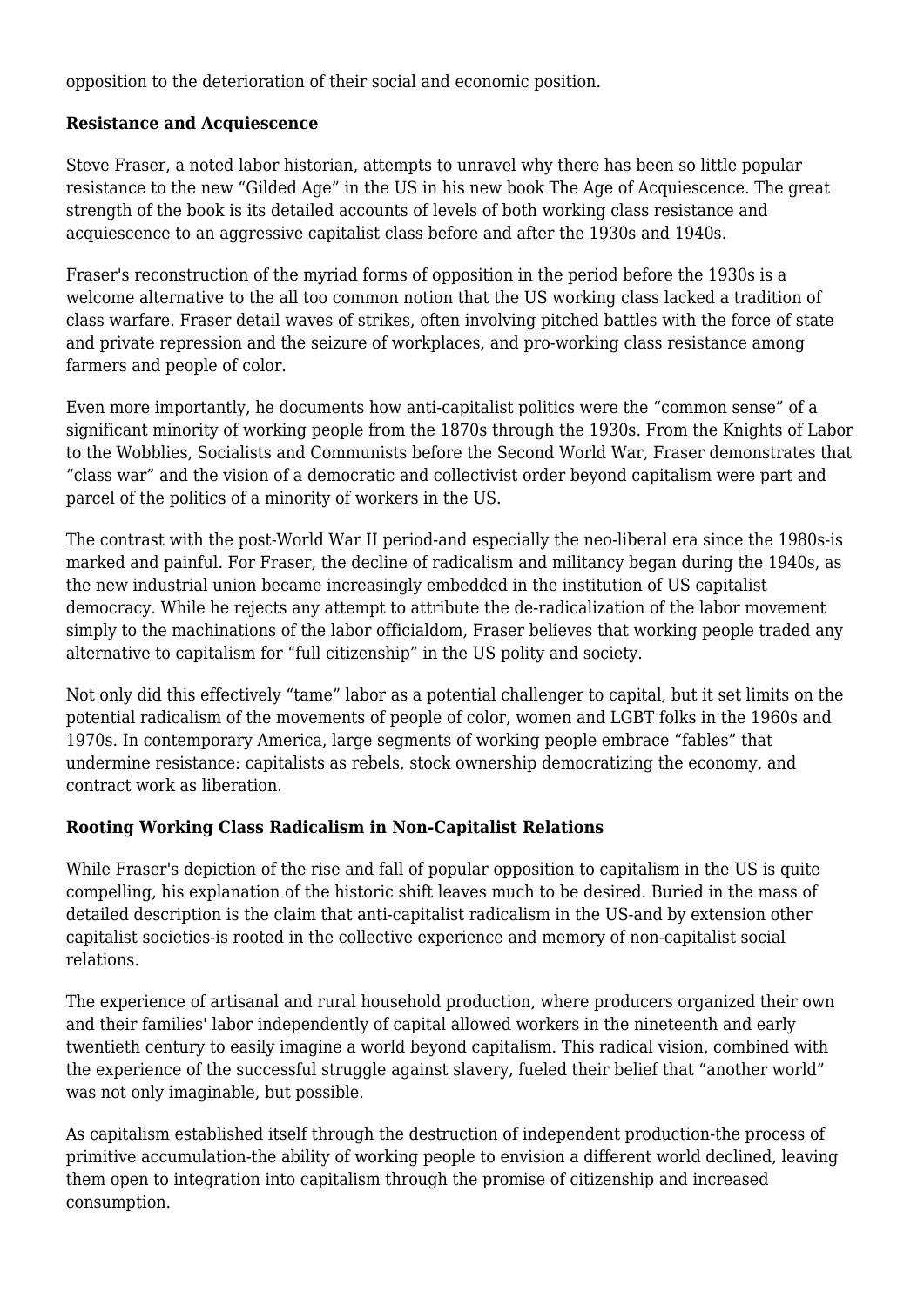The notion that working class radicalism is rooted in the experience of non-capitalist relations and that radicalism necessarily declines as capitalism destroys non-capitalist social relations has a long history. It is also, historically inaccurate.

While it is true that the early workers' movements in many industrialized countries appealed to a romantic vision of pre-capitalist society, radical and revolutionary working class movements survived for a considerable time after the consolidation of capitalism. Germany, perhaps the most capitalist society on Continental Europe before World War I, produced the largest Marxist workers' organizations-both social-democratic and communist-in the world.

In addition, the workers who made up the bulk of the membership of radical and revolutionary organizations in the twentieth century were not those who were new to capitalist industry. Workers who had recently been independent artisans or farmers tended to be attracted to more reformist variants of labor politics, while it was second and third generation industrial workers-in particular skilled workers-who were drawn to revolutionary syndicalism, left-wing social democracy and communism.

Most importantly, workers in the post-World War II period displayed the capacity for militancy in the face of capital. Fraser tends to give extremely short shrift to the wave of strikes, many of them "wildcats" which shook US industry between 1965 and 1975. These were part of a wave of mass strikes, often led by younger, second and third generation workers, which swept the global North. In almost all of these struggles, workers were able to not only resist speed-up and deskilling of work, but won substantial workplace and political concessions from capital, while actually threatening capitalist rule in France in 1968 and Portugal in 1974-75.

## **The Militant Minority**

Despite Fraser's mistaken identification of a pre-capitalist past with working class anti-capitalism, his claim that the decline of anti-capitalist radicalism is central to understanding the decline of working class resistance is substantially correct.

Conflicts over strategy and tactics mark every wave of working class struggle in the history of capitalism. On one side is a layer of workers who have become the full-time officials of the labor movement-the social layer that systematically promotes the limitation of working class struggle and the integration of workers organizations into the capitalist economy and state. On the other is the "militant minority"-the real workers' vanguard-who agitated for militancy against capital, for democracy and solidarity among workers and who were the mass audience for radical and revolutionary politics in the global North before World War II.

The success of working class struggles often hinged on the ability of the militant minority to win workers to their vision rather than the officialdom's strategy at crucial moments. One could argue that the decline of resistance in the past three decades is the result of the weakening of a substantial layer of radical, anti-capitalist workers since the late 1930s. [1]

However, this was the result not of the destruction of non-capitalist relations in the global North, but the historic shift in the political and social orientation of the workers' vanguard.

In the wake of the Russian Revolution, the bulk of the militant minority joined the new revolutionary Communist Parties. These parties, over the course of the 1920s and 1930s, became instruments of the foreign policy of the Soviet bureaucratic ruling class and their political strategy and tactics shifted in line with these needs rather than the class struggle in their own country.

In the late 1930s, as the Soviet rulers sought an enduring military alliance with the capitalist